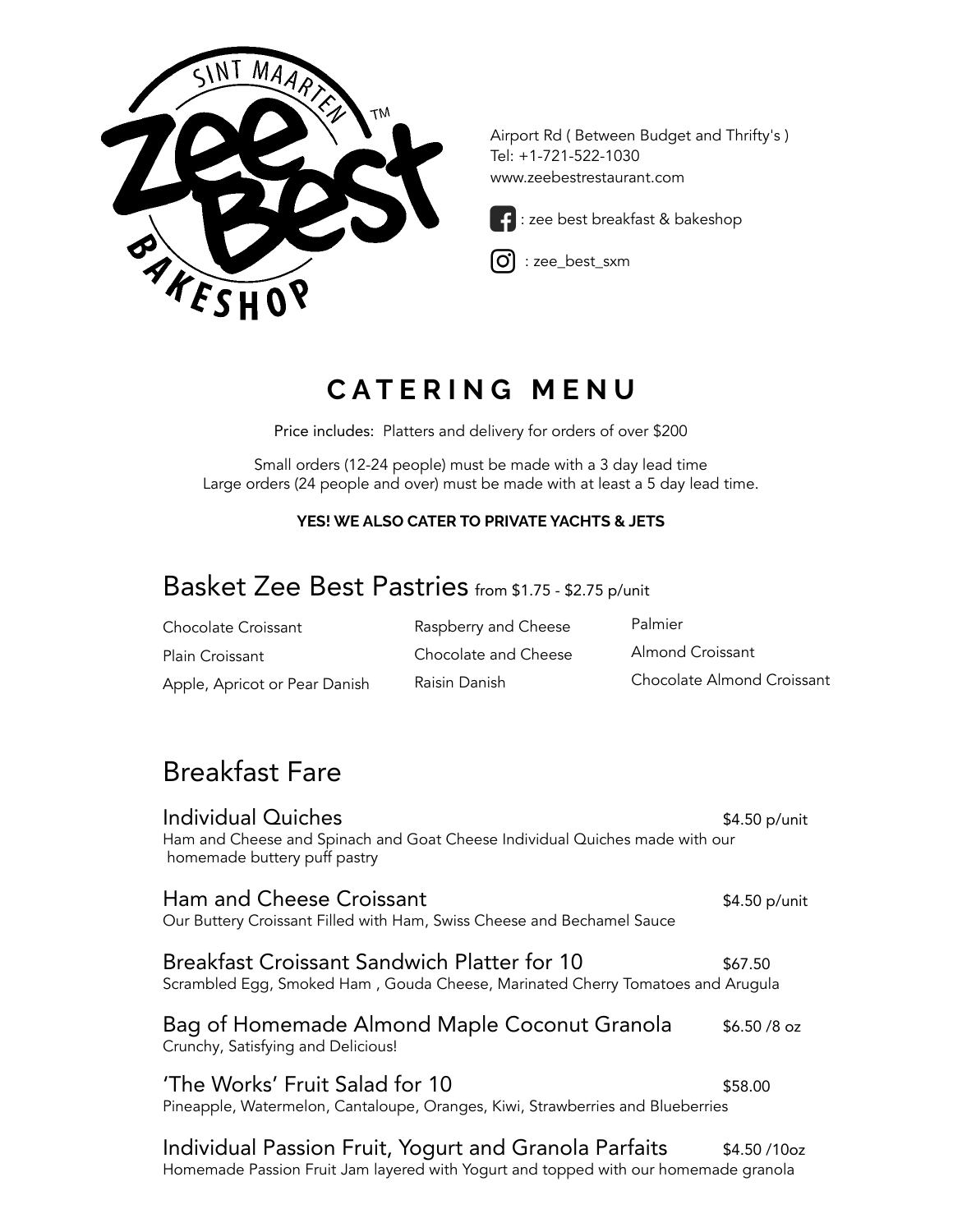## **L U N C H M E N U**

Prices Based on 10, 5oz Servings

## Cold Salads

### Lentil Salad \$48.00

Lentils, Carrots, Onions and Parsley tossed in a French Dijon Vinaigrette…delicious with Roasted Chicken and Tzatziki Platter

### Tabbouli Salad \$48.00

Nutty Bulgar, Cucumbers, Cherry Tomatoes Tossed in Citrus and Parsley Vinaigrette

### Avocado, Cherry Tomato, Hearts of Palm & Chickpea Salad \$58.00 Tossed in a Citrus and Parsley Vinaigrette

## Roasted Vegetable and Basil Pesto Aioli Platter **\$58.00** \$58.00

Roasted Zucchini, Eggplant, Yellow Squash, Red Peppers and Tomatoes served with a deliciously creamy Basil Pesto Aioli

## Fresh Summer Rolls \$55.00

Vermicelli Glass Noodles, Salad Greens, Shredded Carrots, Red Bell Pepper, Cucumber, Pineapple and fresh Mint wrapped in rice wrappers and served with sweet chili sauce

## Kale, Broccoli and Cabbage Slaw  $$48.00$

Studded with Golden Raisins and Toasted Pine Nuts in a Yogurt, Honey and Apple Cider Vinaigrette

## Spinach and Roasted Beet Salad  $$52.00$

Tossed with Balsamic Glaze and served with Goat Cheese and toasted pumpkin seeds

## Marinated Heirloom Tomato and Fresh Mozzarella Salad \$58.00

Shingled fresh mozzarella topped with marinated tomato salad and fresh arugula, balsamic glaze and pesto

| Mediterranean Chopped Salad<br>Fresh Chopped Tomatoes, Cucumbers, Red Pepper, Red Onion, Black Olives topped<br>with Crumbled Feta Tossed in Citrus and Oregano Vinaigrette | \$58.00 |
|-----------------------------------------------------------------------------------------------------------------------------------------------------------------------------|---------|
| Wild Rice Salad with Cranberries, Feta & Orange Vinaigrette<br>A refreshing, tasty and healthy salad served with toasted almonds and walnuts.                               | \$52.00 |
| Fusilli and Arugula Pasta Salad<br>Fusilli Pasta, Arugula, and Parmesan Tossed in a Sundried Tomato Vinaigrette                                                             | \$52.00 |
| Cucumber, Tomato and Dill Salad<br>\$48.00<br>Perfect accompaniment to the Kofta kebabs tossed in a zesty Lemon Vinaigrette                                                 |         |
| Arugula, Green Apple, Fennel and Walnut Salad                                                                                                                               | \$52.00 |

Tossed with a Lemon, Honey and White Balsamic Vinaigrette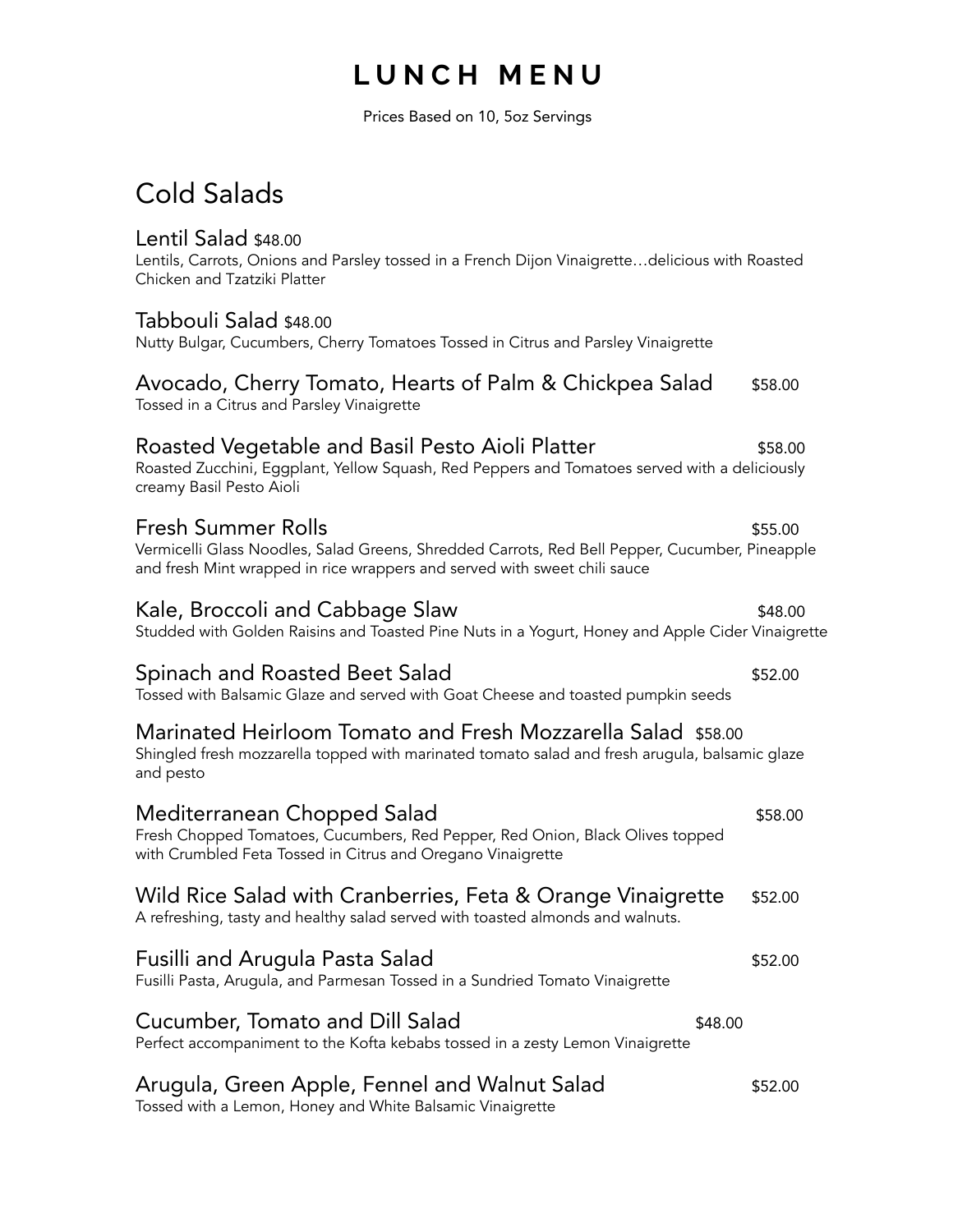# **L U N C H E O N P L A T T E R S**

Prices based on 10 Servings

| Seared Chicken Breast with Tzatziki Sauce<br>Served sliced with a side of Yogurt, Mint, Cucumber and Garlic Sauce<br>*Includes Baguette Slices                                                                                              | \$65.00 |
|---------------------------------------------------------------------------------------------------------------------------------------------------------------------------------------------------------------------------------------------|---------|
| <b>Curried Chicken Salad</b><br>\$62.00<br>Cubed Chicken Tossed with Raisins, Green Apple and Curried Mayonnaise<br>*Includes Baguette Slices                                                                                               |         |
| Chicken Salad<br>Cubed Chicken Tossed with Dried Cranberries, Green Apple and<br>a Lemon Mayonnaise<br>*Includes Baguette Slices                                                                                                            | \$62.00 |
| Spanish Chicken Salad<br>Cubed chicken, artichoke hearts, cherry tomato, roasted red pepper<br>in a creamy garlic vinaigrette topped with toasted slivered almonds                                                                          | \$62.00 |
| <b>Beef Kofta</b><br>North African Spiced ground beef kebabs seared and served with<br>Tzatziki Sauce and pita slices                                                                                                                       | \$65.00 |
| Open Faced Smoked Salmon Bagel<br>Herbed Cream Cheese, Capers, Sliced Cucumber, Sliced Red Onion<br>on a Toasted 'Everything' Bagel                                                                                                         | \$65.00 |
| <b>Beef Empanadas</b><br>Classic Latin American fare. Seasoned ground beef, olives and raisins<br>folded into a flakey crust. Large size                                                                                                    | \$50.00 |
| Crunchy Thai Noodle Salad<br>Rice Noodles, Julienned Carrots, Julienned Red Pepper, Red Cabbage,<br>White Cabbage, Sugar Snap Peas and Cilantro tossed in a sweet and<br>savory Lime Soy and Sesame Dressing<br>*Add Sliced Chicken \$65.00 | \$58.00 |
| South of the Border Taco Salad<br>Seasoned Ground Beef, topped with black beans, avocado, diced tomato,<br>red onion, corn and crisp greens in a creamy lime, cilantro dressing.<br>Served with crispy fried tortillas.                     | \$62.00 |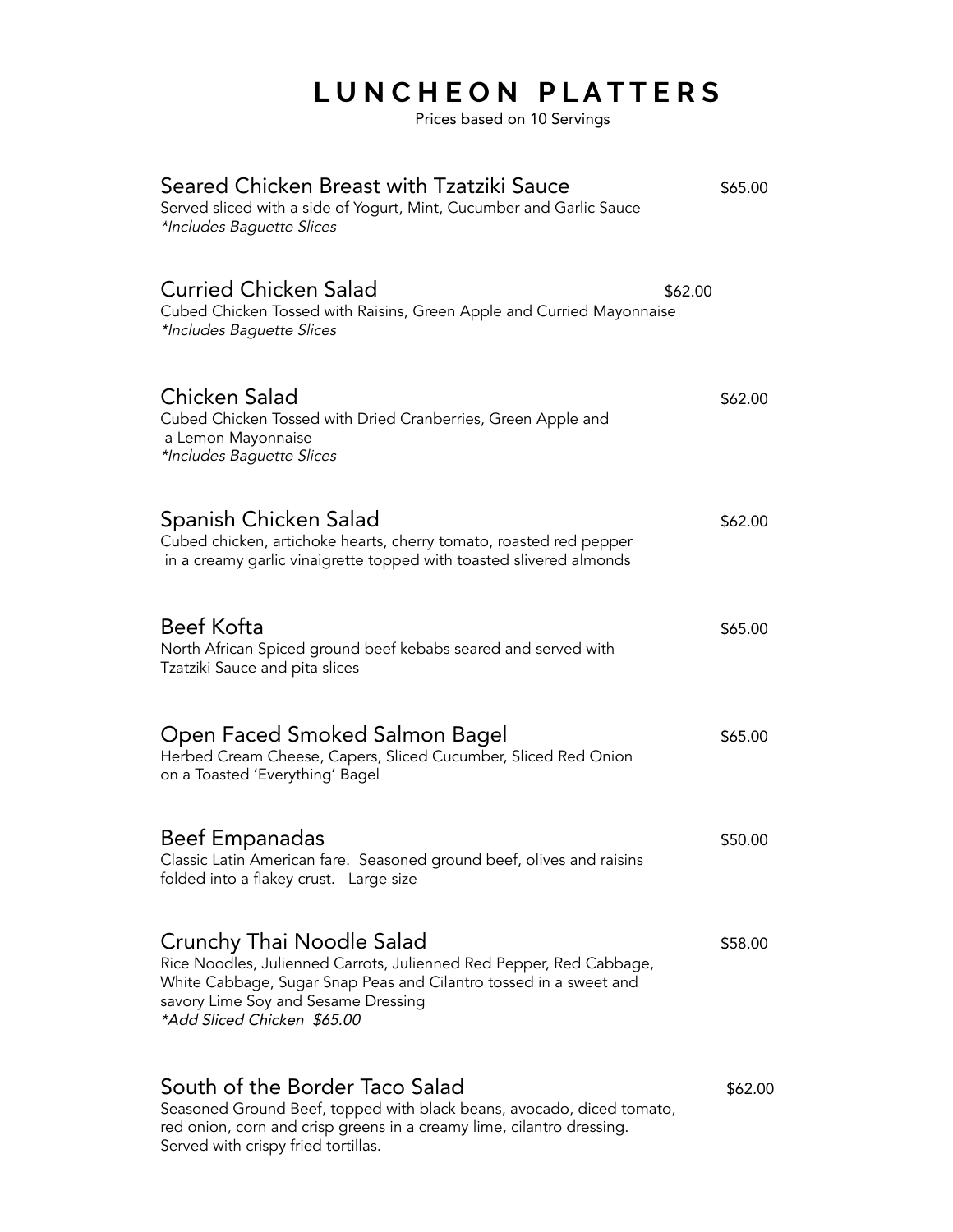## SANDWICH PLATTERS

Prices are Based on 10 Servings. Sandwich Sizes are Approximately 4" Long \$57.50 PER PLATTER FEEL FREE TO MIX AND MATCH FOR A MAXIMUM OF 10 SANDWICHES

### Tuna on Baguette

Tuna Salad on Sliced Baguette topped with Hard Boiled Egg and Arugula

### Turkey Brie

Oven Roasted Turkey, Green Apple, Brie and Caramelized Onion Jam on Baguette

### Turkey Gouda and Green Apple

Roasted Turkey, Gouda, Sliced Green Apple, Sprouts and Lettuce

### French Rosette

French Rosette, Dijon, Cornichon and Arugula

#### Roast Beef and Horseradish Sauce

Roast Beef, Homemade Horseradish Sauce, Provolone, Tomato, Red Onion, Mixed Greens

#### Ham and Swiss

Smoked Ham, Swiss, Lettuce, Tomato and Sprouts

#### Italian Stallion

Salami, Provolone, Roasted Red Pepper, Tomato and Arugula

### Mediterranean Chicken

Oven Roasted Chicken Breast, Marinated Roasted Red Peppers, Roasted Garlic Mayonnaise, Sprouts and Arugula

### Roasted Vegetable Wrap

Roasted Portabello Mushroom, Eggplant and Red Pepper Served with Goat Cheese, Sprouts and a Drizzling of Balsamic Glaze in a Spinach Wrap.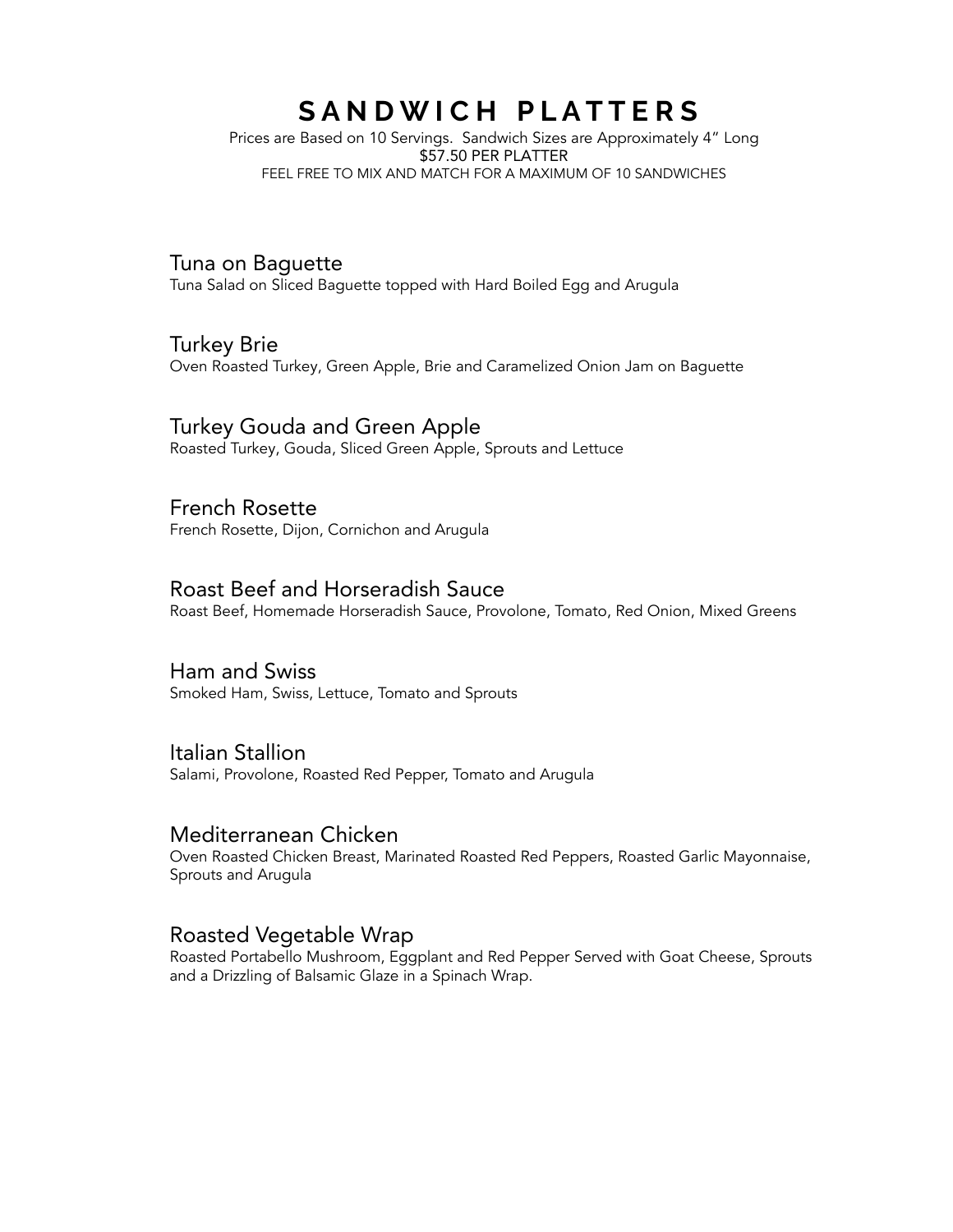# **A P P E T I Z E R S , C R O S T I N I S & N I B B L E S**

| Deviled Eggs and Bacon/min 12 per order<br>Classic deviled eggs, chives and crumbled bacon                                                                                                                                                                              | \$15.00 |
|-------------------------------------------------------------------------------------------------------------------------------------------------------------------------------------------------------------------------------------------------------------------------|---------|
| Mini Savory Olive Tapenade Palmiers min 24 per order                                                                                                                                                                                                                    | \$36.00 |
| Mini Empanadas min 24 per order<br>Seasoned ground beef, olives and raisins folded into a flakey crust.                                                                                                                                                                 | \$54.00 |
| Blue Cheese, Caramelized Onion & Pear Galette 12 per order<br>Rectangles of of Homemade Puff pastry, shingled pears, crumbled blue cheese and<br>caramelized onion                                                                                                      | \$50.40 |
| Crudité Platter and Cream Cheese Herb Dip 12 portions per order<br>Raw Carrots, Radishes, Celery Sticks, Red Peppers, Cauliflower, Broccoli and Cherry Tomatoes                                                                                                         | \$58.00 |
| Cheese Plate 12 portions per order/3oz per person<br>\$65.00<br>An assortment of 5 cheeses accompanied with fig jam, honey, dried fruit                                                                                                                                 |         |
| Charcuterie Plate 12 portions per order/3oz per person<br>An assortment of 5 cured meats accompanied with marinated olives, Dijon mustard and cornichons                                                                                                                | \$65.00 |
| Roasted Tomato, Goat Cheese & Caramelized Onion Galettes \$50.40<br>12 portions per order<br>Rectangles of Shingled Tomatoes Roasted on our homemade puff pastry topped with caramelized<br>onions, goat cheese, shaved parmesan cheese and a drizzle of Balsamic Glaze |         |
| Prosciutto Wrapped Breadsticks for 12 (2 per person)                                                                                                                                                                                                                    | \$33.60 |
| Goat Cheese Crostinis & Marinated Roasted Red Pepper<br>for 12 (2 per person)                                                                                                                                                                                           | \$33.60 |
| Eggplant Caponata Crostini for 12 (2 per person)<br>Sweet and tangy eggplant stewed with capers and toasted pine nuts on a toasted baguette slice                                                                                                                       | \$33.60 |